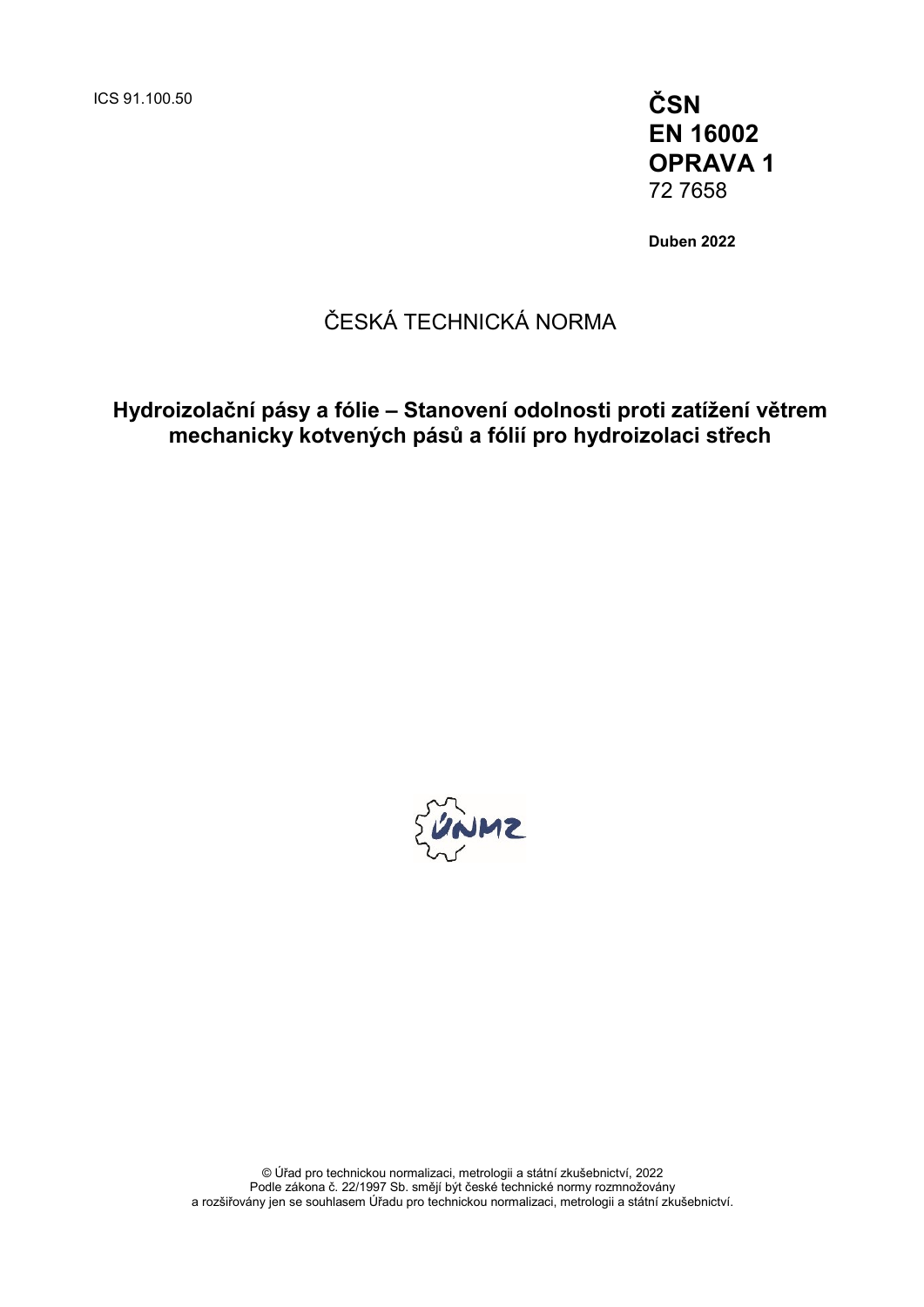# EUROPEAN STANDARD NORME EUROPÉENNE EUROPÄISCHE NORM

## **EN 16002:2018/AC**

October 2021

**ICS** 91.100.50

English version

Flexible sheets for waterproofing - Determination of the resistance to wind load of mechanically fastened flexible sheets for roof waterproofing

Feuilles souples d'étanchéité - Détermination de la résistance à l'arrachement au vent des feuilles souples d'étanchéité de toiture fixées mécaniquement

Abdichtungsbahnen - Bestimmung des Widerstandes gegen Windlast von mechanisch befestigten bahnenförmigen Stoffen für die Dachabdichtung

This corrigendum becomes effective on 6 October 2021 for incorporation in the official English version of the EN.



EUROPEAN COMMITTEE FOR STANDARDIZATION COMITÉ EUROPÉEN DE NORMALISATION EUROPÄISCHES KOMITEE FÜR NORMUNG

**CEN-CENELEC Management Centre: Rue de la Science 23, B-1040 Brussels**

© 2021 CEN All rights of exploitation in any form and by any means reserved worldwide for CEN national Members. Tous droits d'exploitation sous quelque forme et de quelque manière que ce soit réservés dans le monde entier aux membres nationaux du CEN. Alle Rechte der Verwertung, gleich in welcher Form und in welchem Verfahren, sind weltweit den nationalen Mitgliedern von CEN vorbehalten.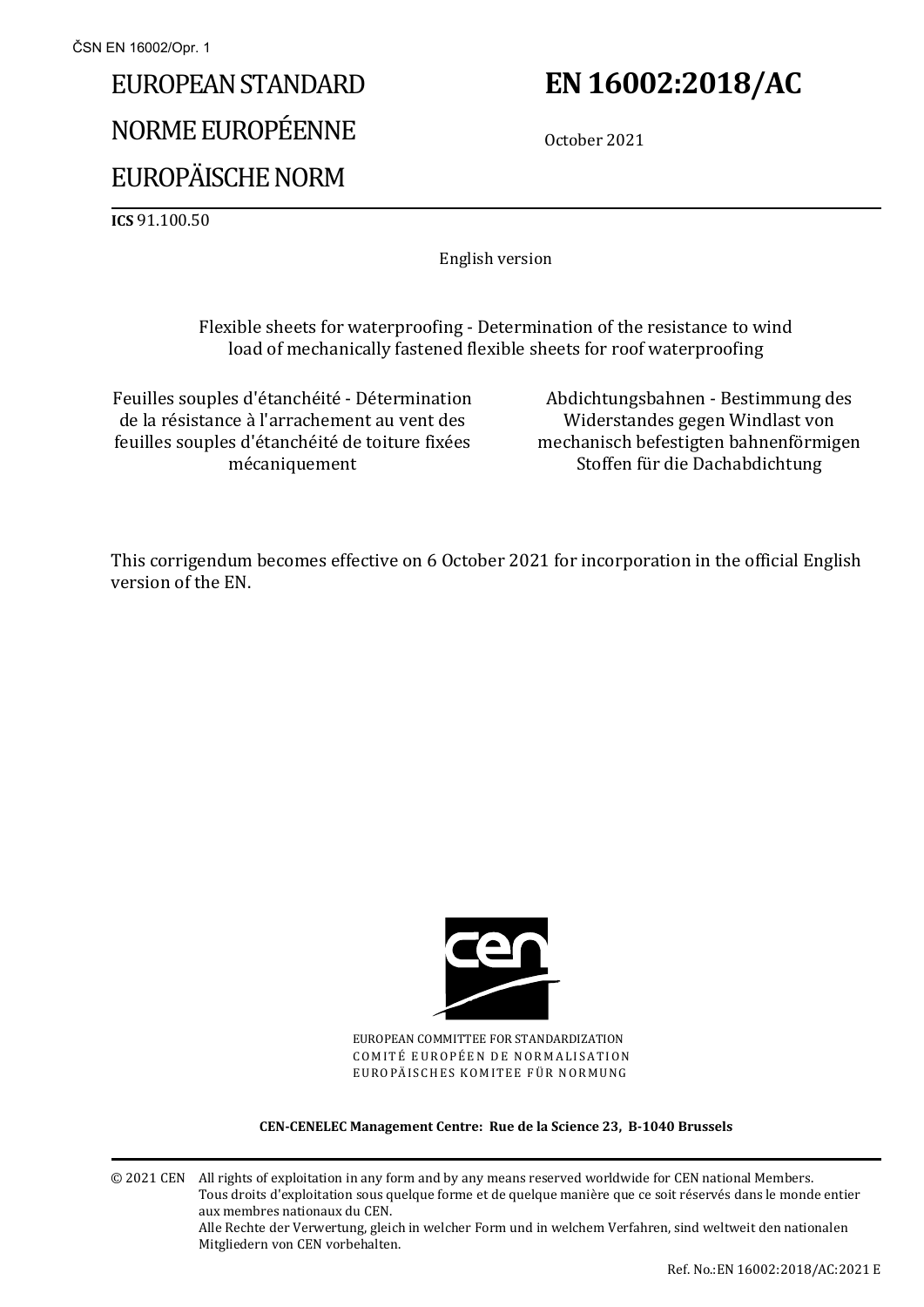#### **1 Modification to 8.4, Insulation**

#### *Replace the text of the two alineas below specification c) with:*

"Other insulation materials may be used for the test but in this case the application rules as defined in Clause 11 are not applicable. In this case the insulation material which is used shall be specified in detail within the test report. These insulation boards shall be installed in such way that free airflow is ensured from the outside of the test sample to the total area between the insulation board and the underside of the waterproofing membrane.".

#### **2 Modification to Clause 12, Test report**

*Replace the text of information s) with:*

" description of how free airflow is ensured according to requirement in 8.4";

*Add below information s):*

"t) any other factor that could have influenced the result.".